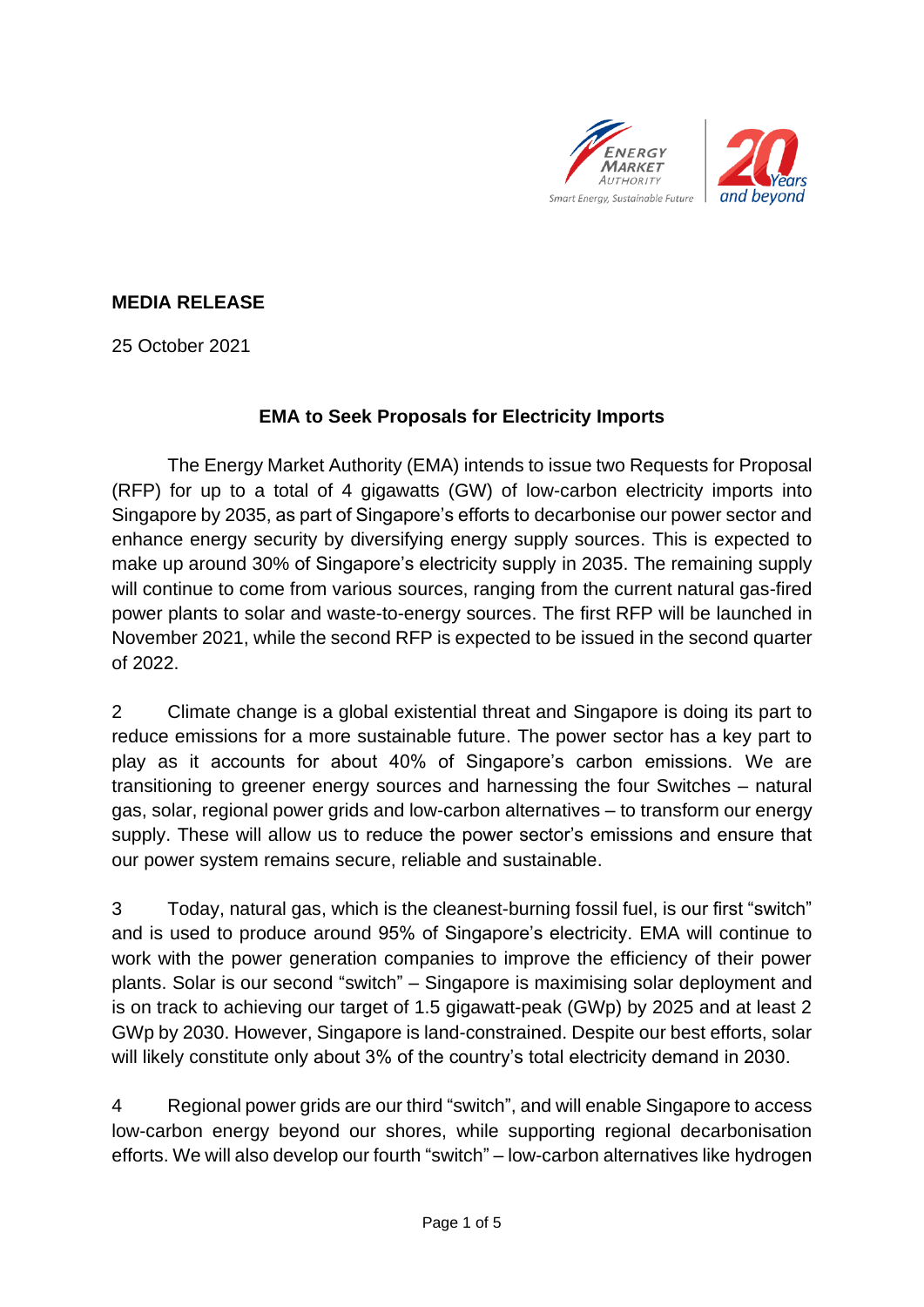and technologies such as carbon capture, utilisation and storage which can reduce carbon emissions from using fossil fuels for power generation.

5 EMA will conduct the first RFP to import up to 1.2 GW of electricity. This will begin by 2027, while the second RFP will be for the remaining quantities of electricity imports by 2035 (Refer to Annex for frequently asked questions on electricity imports). Mr Ngiam Shih Chun, Chief Executive of EMA, said, "To maintain energy reliability, EMA will work with potential importers to ensure that sufficient safeguards are put in place to mitigate against any prolonged supply disruptions. EMA will also look into diversifying the sources of imports to mitigate potential risks."

6 The RFPs for electricity imports will allow Singapore to further our efforts in developing regional power grids and supporting regional decarbonisation, while supporting our climate action and diversifying our energy sources.

7 To prepare for future electricity imports, EMA has been working with various partners over the last two years on trials to import electricity. The trials allow EMA to assess and refine the technical and regulatory frameworks for importing electricity into Singapore. EMA has appointed YTL PowerSeraya Pte Ltd (YTLPS) for a two-year trial to import 100 megawatts (MW) of electricity from Peninsular Malaysia, following a RFP process initiated in March 2021. YTLPS was selected as its proposal was best able to meet EMA's requirements to trial electricity imports via the existing interconnector. This is expected to commence in early 2022.

8 EMA is also embarking on a pilot with a consortium led by power generation company PacificLight Power Pte Ltd (PLP) to import 100 MW equivalent of nonintermittent electricity from a solar farm in Pulau Bulan, Indonesia. Electricity will be supplied via a new interconnector that directly connects a solar farm in Pulau Bulan to PLP's power station in Singapore. The pilot is expected to be commissioned by around 2024.

9 Singapore is also working on the Lao PDR-Thailand-Malaysia-Singapore Power Integration Project (LTMS-PIP) to import up to 100 MW of power from Lao PDR to Singapore via Thailand and Malaysia using existing interconnections from 2022 to 2023. In September 2021, the four countries issued a Second Joint Statement to reaffirm their commitment towards the project, welcome the good progress of discussions and look forward to the early finalisation of all agreements underpinning LTMS-PIP to commence cross-border power trade in 2022. The project will serve as a pathfinder towards realising the broader ASEAN Power Grid vision of multilateral electricity trading in the region.

10 The two RFPs will outline the requirements, including how electricity imports should be from low-carbon sources. Proposals for electricity imported from coal-fired generation sources will not be accepted. Companies which are interested may visit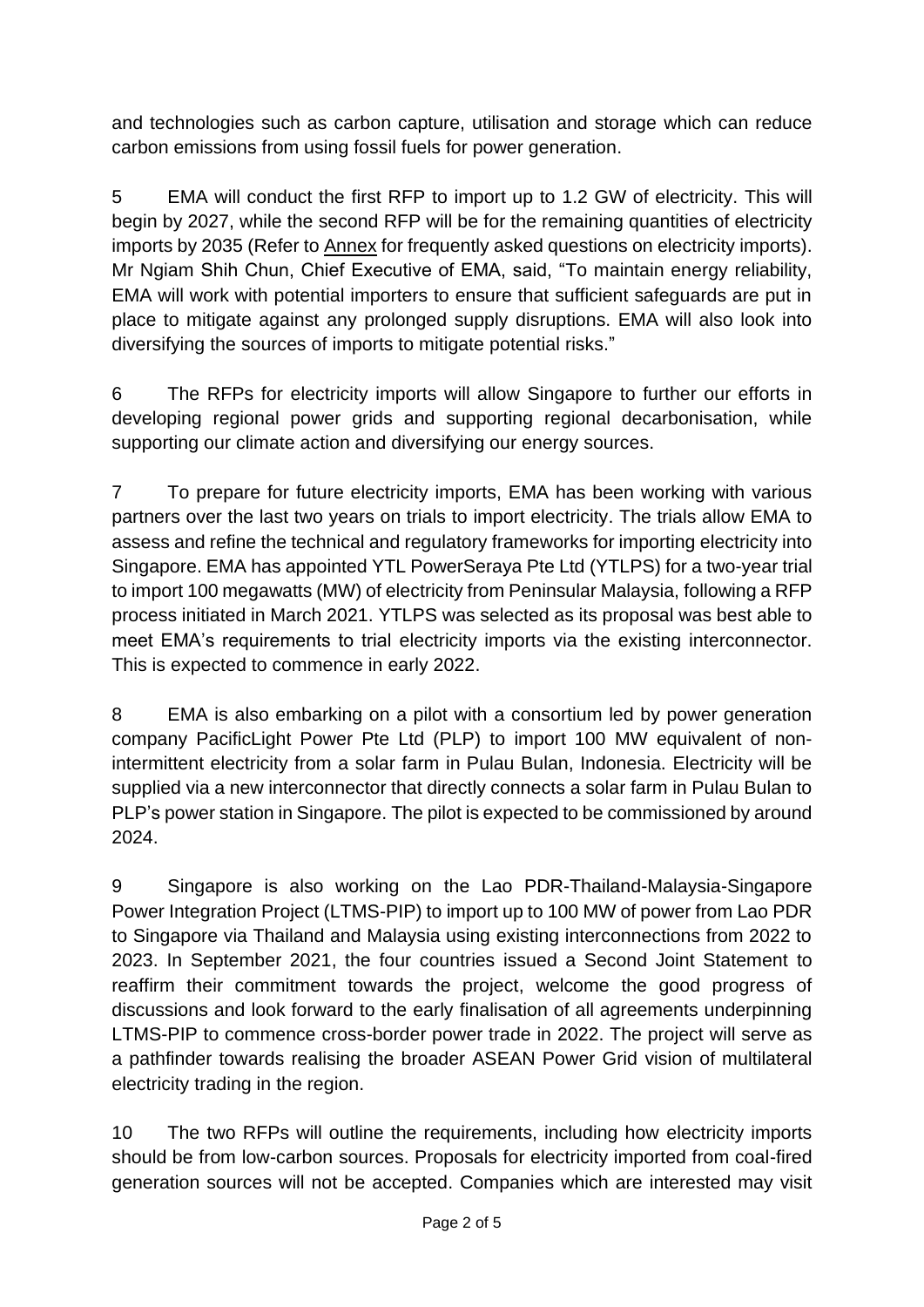the EMA website at [www.ema.gov.sg](http://www.ema.gov.sg/) in November 2021 and Q2 2022 for the details and submission process of the first and second RFP respectively.

Annex: Frequently Asked Questions on Electricity Imports

-- End --

#### **About the Energy Market Authority**

The Energy Market Authority (EMA) is a statutory board under the Singapore Ministry of Trade and Industry. Through our work, we seek to forge a progressive energy landscape for sustained growth. We aim to ensure a reliable and secure energy supply, promote effective competition in the energy market and develop a dynamic energy sector in Singapore. Visit [www.ema.gov.sg](http://www.ema.gov.sg/) for more information.

Instagram: [@EMA\\_Singapore](http://www.instagram.com/ema_singapore) | Facebook: [facebook.com/EnergyMarketAuthority](http://www.facebook.com/EnergyMarketAuthority) | Twitter: [@EMA\\_sg](http://www.twitter.com/ema_sg) | LinkedIn: [linkedin.com/company/energy-market-authority-ema-/](https://www.linkedin.com/company/energy-market-authority-ema-/)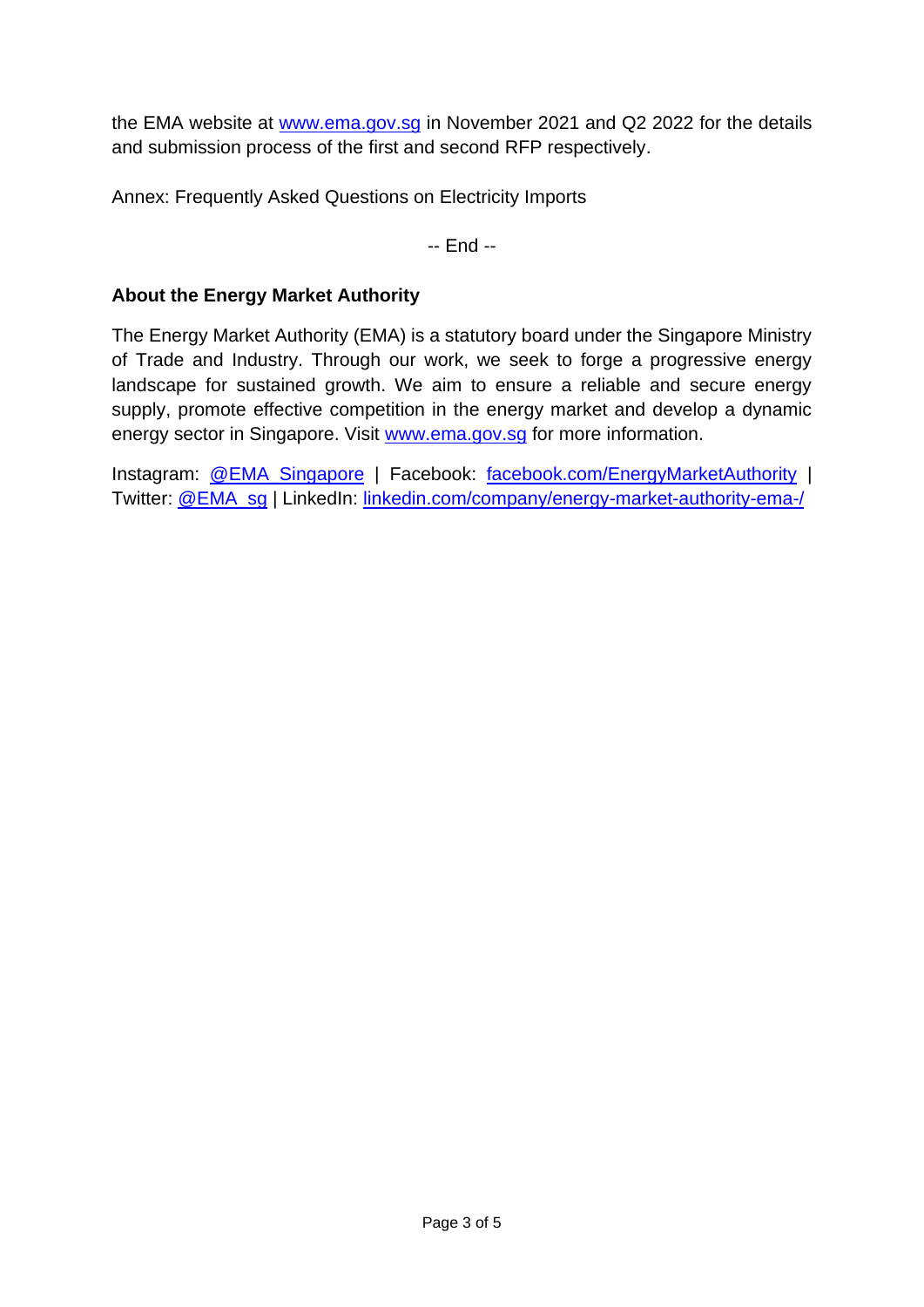# **FREQUENTLY ASKED QUESTIONS ON ELECTRICITY IMPORTS**

#### **1. Why do we need to import electricity?**

A regional power grid will accelerate the development of renewable energy in the region. These projects will facilitate greater interconnectivity between countries in the region, and provide greater resilience and stability for all parties involved. Today, some Southeast Asian countries have an abundance of renewable energy sources. Singapore could also in turn access low-carbon energy such as wind, large-scale solar and hydropower that are unavailable here. Tapping on regional power grids will allow us to diversify our energy sources that are cost-competitive and meet our climate change commitments, while ensuring continued energy security. Many other regions also make use of regional grids, for example, in the European Union, and between USA and Canada.

### **2. How can EMA ensure that Singapore's energy security will not be at risk when importing electricity as an essential utility?**

We are mindful of the need to maintain our energy security with the introduction of electricity imports. We will continue to maintain supply security and reliability through measures such as diversifying our sources, capping the amount of imports per source grid and ensuring sufficient backup capacity. Furthermore, importing electricity is similar to how we have been importing natural gas from overseas sources.

#### **3. Will the electricity imports come from renewable sources only?**

The imported electricity should preferably be from low-carbon sources. EMA recognises that non-renewable sources may be needed as a start to make the imports commercially viable or available as baseload power. For example, some thermal generation may be needed to smoothen intermittency from solar generation. Nonetheless, proposals for electricity imported from coal-fired generation sources will not be accepted.

The importer will need to submit Renewable Energy Certificates (RECs) to EMA annually for verification purposes. These RECs will need to adopt a recognised standard, and be verified by accredited platforms or providers, e.g., International RECs (I-REC), Tradable Instrument for Global Renewables (TIGR) by APX.